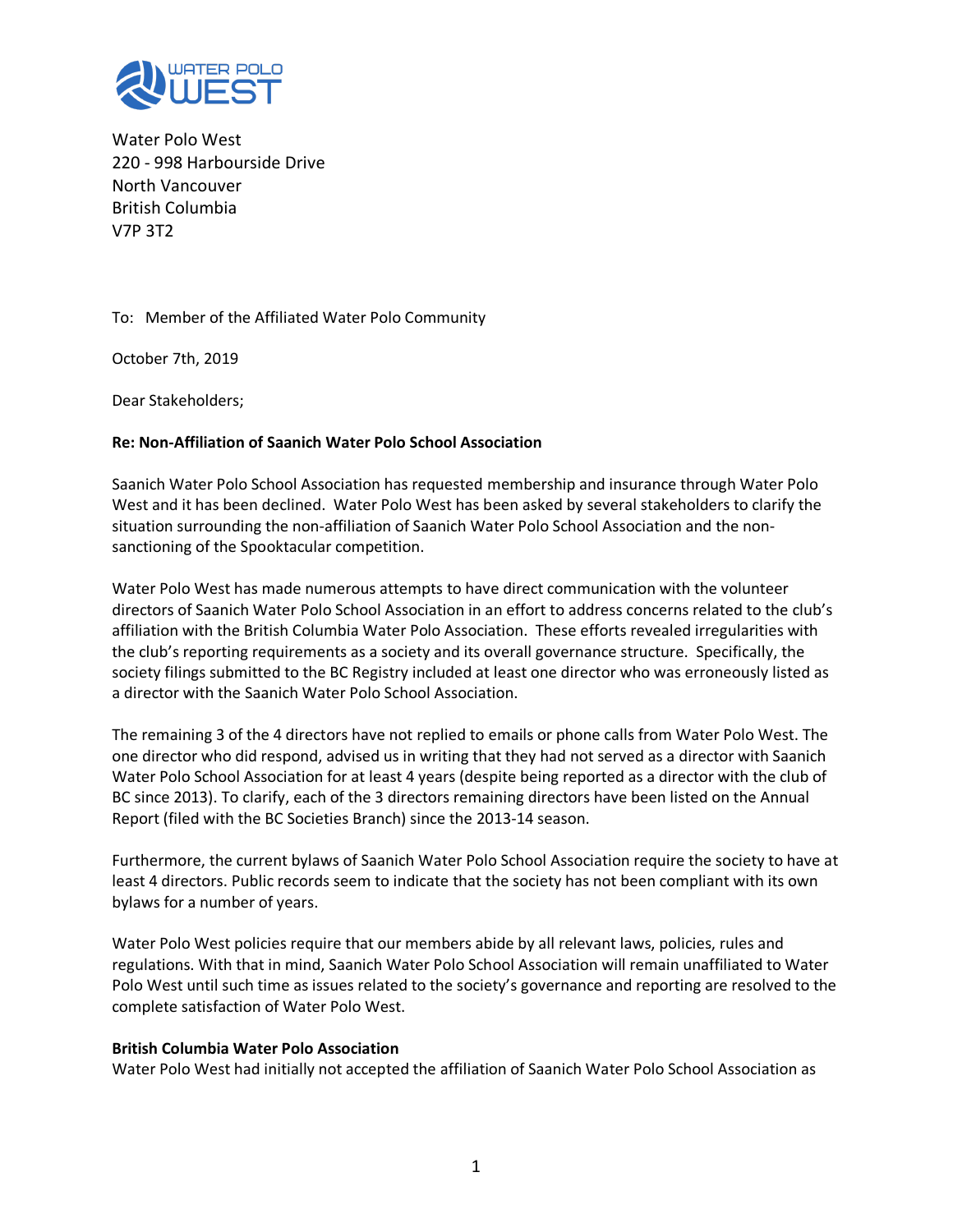

Water Polo West 220 - 998 Harbourside Drive North Vancouver British Columbia V7P 3T2

the club's Head Coach (Ferenc Vindisch) is currently serving as a director with the British Columbia Water Polo Association (BCWPA).

In March 2019, the BCWPA Board of Directors were instructed by its member clubs (via a resolution at a general meeting) to transfer the remaining assets of the BCWPA to Water Polo West. The directors were also instructed to dissolve the BCWPA as a society. The details pertaining to the general meeting and subsequent lawyer communication to the BCWPA are attached.

Two of the three current Board of Directors of BCWPA (Ferenc Vindisch and Willy Arundel) have made it clear that they have no intention of transferring the BCWPA assets to Water Polo West and/or dissolving the BCWPA as a society. The 3<sup>rd</sup> director, Jaqueline (Ellen) Bos from Saanich, has not replied to any communications from Water Polo West.

The conduct of the BCWPA directors places them in a direct conflict of interest with the broader water polo community and Water Polo West. This in turn makes it inappropriate for Water Polo West to accept the affiliation of individuals and/or clubs that are associated with the BCWPA. At present, this includes the Saanich Water Polo School Association and Ferenc Vindisch.

#### **Gaming Grants**

Failing to maintain good standing with the BC Societies Branch can and does have considerable ramifications for a water polo club. It can also reflect very poorly on the sport as a whole. Specifically, It is a requirement of the community gaming grant program to maintain good standing as a society in order to receive a gaming grant. It remains of great concern to Water Polo West that Saanich Water Polo School Association does not appeared to have properly reported its directors for over 4 years while continuing to apply for and receive gaming grants. Public records show that Saanich Water Polo School Association received a gaming grant of \$42,000 in 2018-19 and has received a similar amount since at least 2013-14.

Like most sports, water polo clubs benefit greatly from the community gaming grants program (\$228,600 in 2017-18) and we remain committed to addressing any activities or conduct that could negatively impact access to these grants by the broader water polo community.

#### **Insurance**

Water Polo West has been advised that BCWPA and/or Saanich Water Polo School Association has secured insurance through SBC Insurance. Water Polo West is concerned about the robustness of the insurance coverage given the governance issues highlighted above. Regardless, clubs and participants affiliated to Water Polo West are not permitted to participate events organized by either BCWPA or Saanich Water Polo School Association.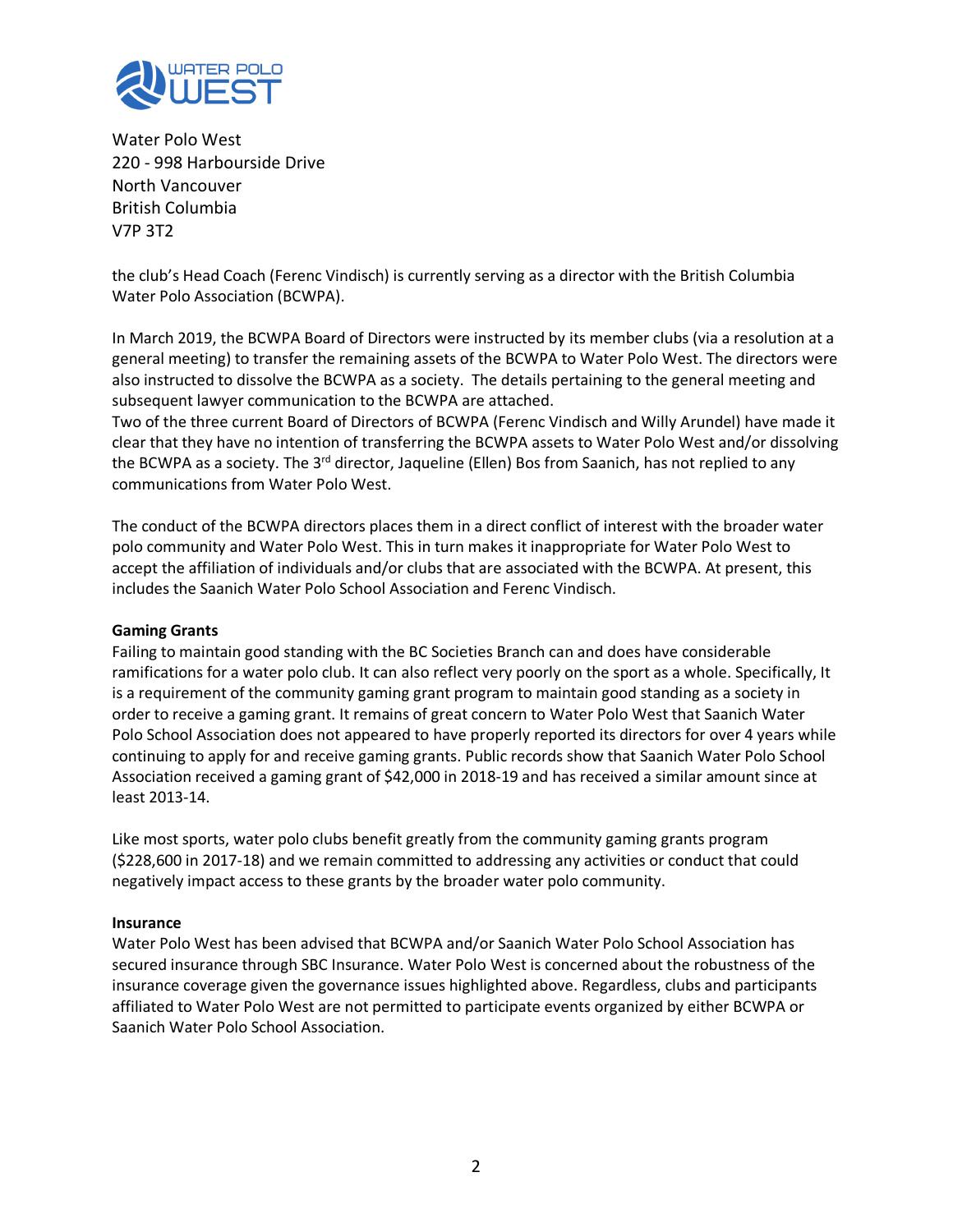

Water Polo West 220 - 998 Harbourside Drive North Vancouver British Columbia V7P 3T2

#### **Members of Water Polo West**

Water Polo West remains committed to the good governance of the sport of water polo and requires all of our affiliated clubs to report the correct information when filing annual reports and making any application for grant funding (regardless of its source). We remain available to any affiliated club needing assistance with such matters.

Sincerely,

Keith Ryan Executive Director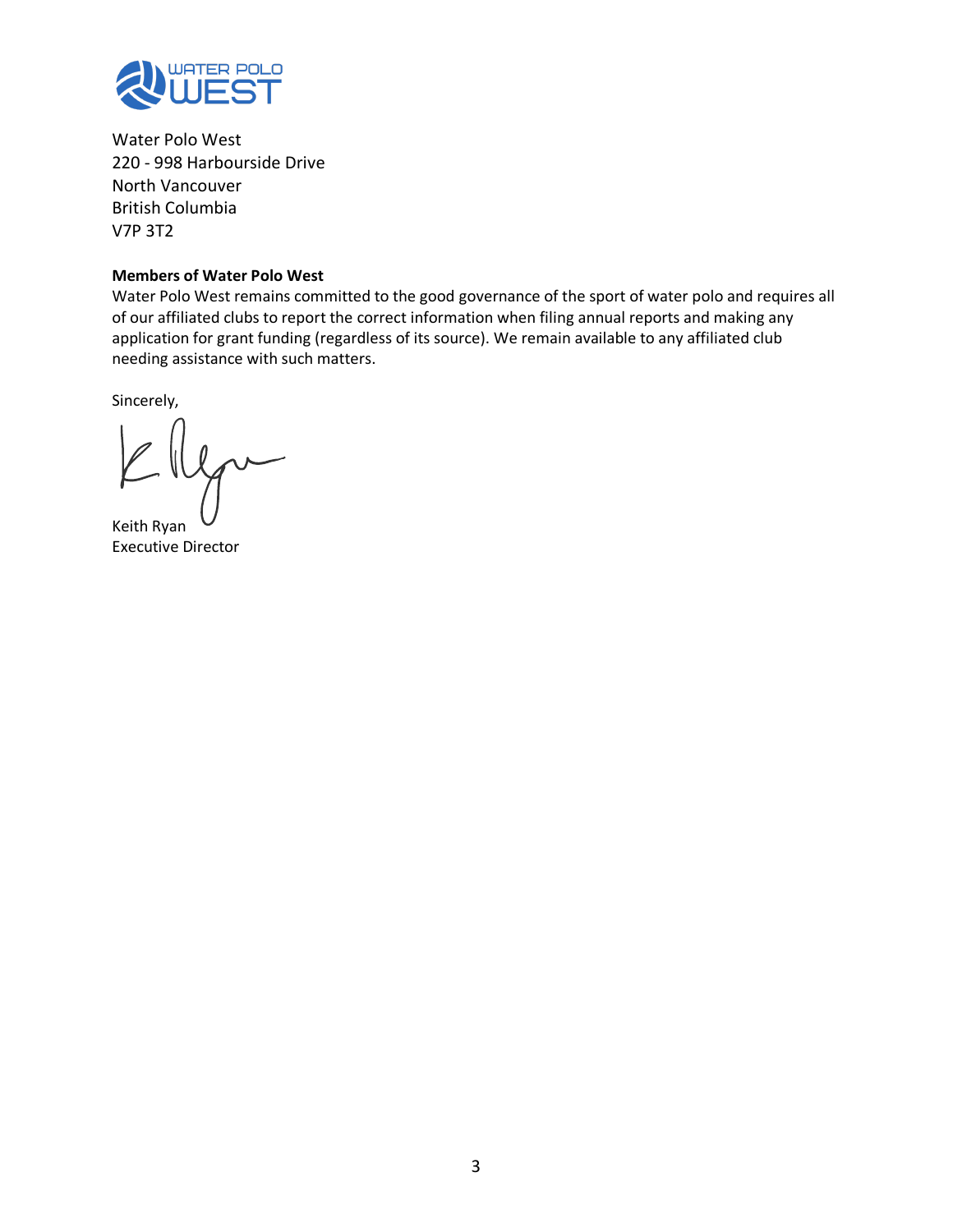|                     |                                                             | Tel 604 684 9151 | farris.com |
|---------------------|-------------------------------------------------------------|------------------|------------|
|                     | 25th Floor Vancouver, BC<br>700 W Georgia St Canada V7Y 1B3 | Fax 604 661 9349 |            |
|                     |                                                             |                  |            |
|                     |                                                             |                  |            |
| Reply Attention of: | Kevin W. Smith                                              |                  |            |
| Direct Dial Number: | $(604)$ 661 9302                                            |                  |            |
| Direct Facsimile:   | (604) 661 9349                                              |                  |            |

kwsmith@farris.com

Our File No.: 43220-0001

March 29, 2019

#### VIA ELECTRONIC MAIL

Email Address:

**BC Water Polo Association Fortius Athlete Development Centre** Sydney Landing Suite 2002 B 3713 Kensington Avenue Burnaby, BC, V5B 0A7

#### **Attention: Members of the Board of Directors**

Dear Sirs/Mesdames:

#### March 9, 2019 Members' Resolution Re:

This letter is being sent on behalf of Coquitlam Lions Water Polo Association, and with the support of the five other organizations copied to this letter.

We write further to the Special Members' Meeting of the British Columbia Water Polo Association ("BCWPA") held on March 9, 2019. A copy of the minutes of that meeting is enclosed, for your reference (the "Minutes").

At that meeting, BCWPA members passed a resolution consisting of four parts (the "Resolution"). The text of the Resolution is set out in full at page 5 and Appendix 1 of the Minutes. In summary, members voted to require BCWPA to distribute its assets in an orderly way, wind up its operations, and submit an application to the Registrar to be dissolved.

The BCWPA Board is legally obliged to act on the Resolution. Please therefore confirm that, per the terms of the Resolution, the Board will, without delay:

- 1. Transfer or cause to be transferred, to Water Polo West, all BCWPA assets, save for those which are required to satisfy any accrued debts or liabilities which were owed and unpaid by BCWPA immediately prior to the March 9, 2019 meeting;
- 2. Satisfy all such debts or liabilities; and then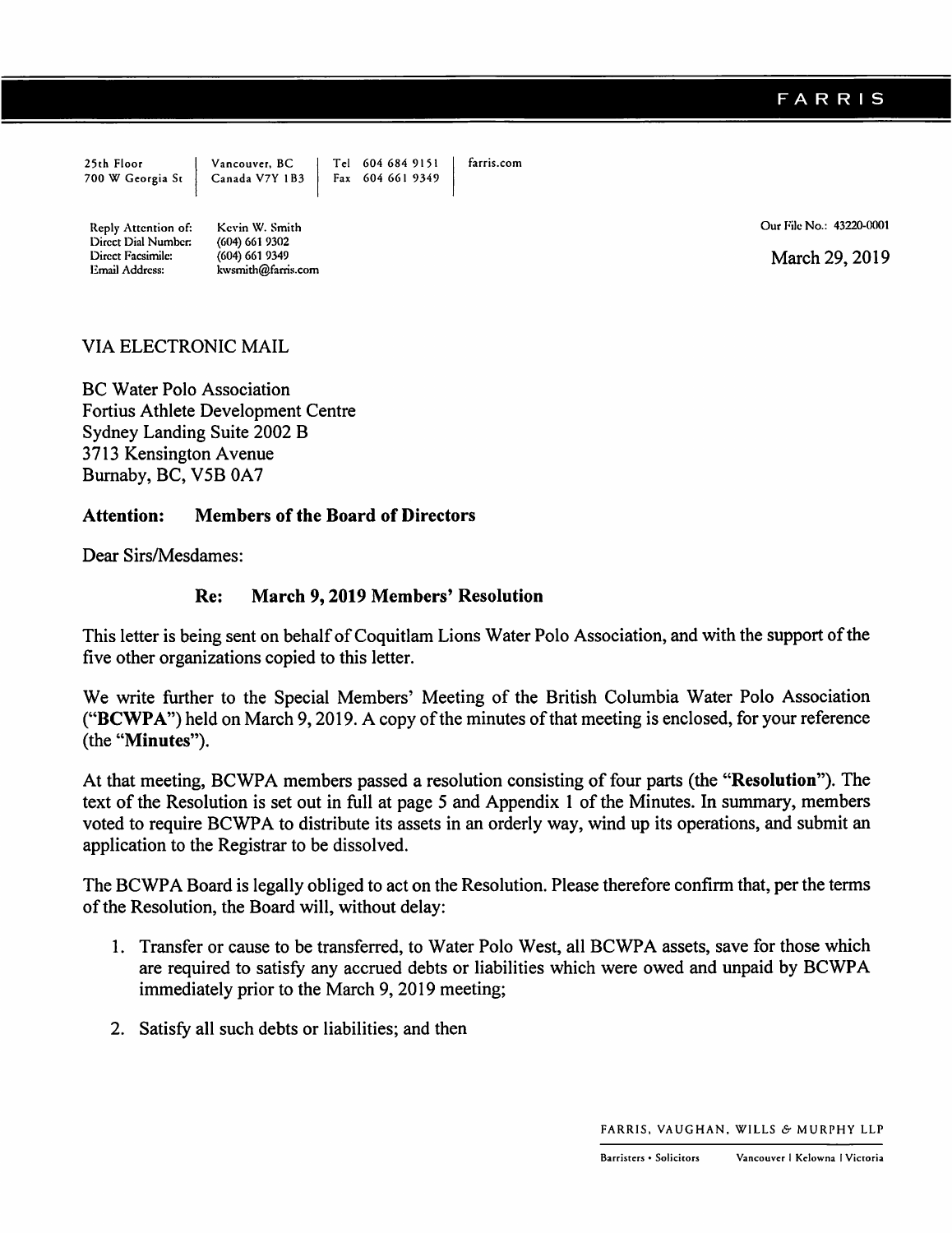3. Submit an application to the registrar to dissolve BCWPA, pursuant to and in compliance with the requirements of Section 126 of the BC Societies Act.

We look forward to receiving the confirmation requested above.

Yours truly,

FARRIS, VAUGHAN, WILLS & MURPHY LLP

Per:

Kevin Smith

KWS/gc

Enclosure

 $c.c.$ : Fraser Valley Water Polo Club Pacific Storm Water Polo Club Vancouver Senior Water Polo Club Surrey Water Polo Club Vancouver Vipers Water Polo Club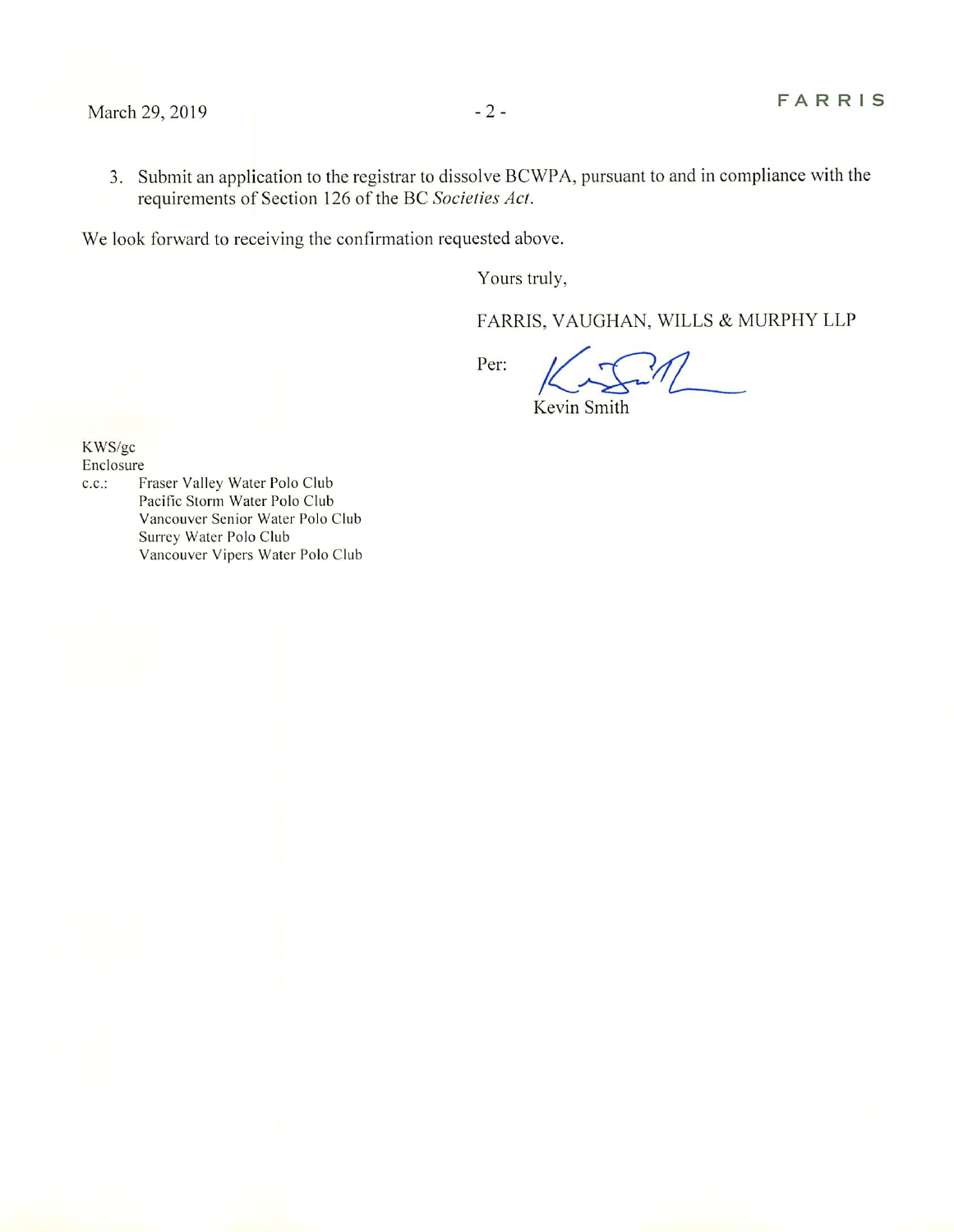## British Columbia Water Polo Association

## Special Members' Meeting

## 1:00 pm, March 9, 2019

Room 2, City Center Aquatic Complex,

1210 Pinetree Way, Coquitlam, BC

# **Meeting Minutes**

### Purpose:

The purpose of the meeting is to vote on the Members' Resolution circulated on Jan. 6, 2019

### Preamble:

- Members' Resolution submitted January 6, 2019
- Members' meeting scheduled by Members, with notification to all known members and the British Columbia water polo community clubs on February 5, 2019
- Email with final definition of meeting location and rules of order circulated on February 23, 2019
- Reminder email circulated March 9, 2019

## Listing of Appendices:

[Appendix 1: Members' Resolution](#page-12-0)

[Appendix 2: Rules of order and meeting agenda](#page-14-0)

Appendix 3: Material submitted for [consideration by Willy Arundel, Rangers Water Polo Club](#page-16-0)

### Attendees:

• Laura Marquez, President, Pacific Storm Water Polo Club and Voting Representative (on phone)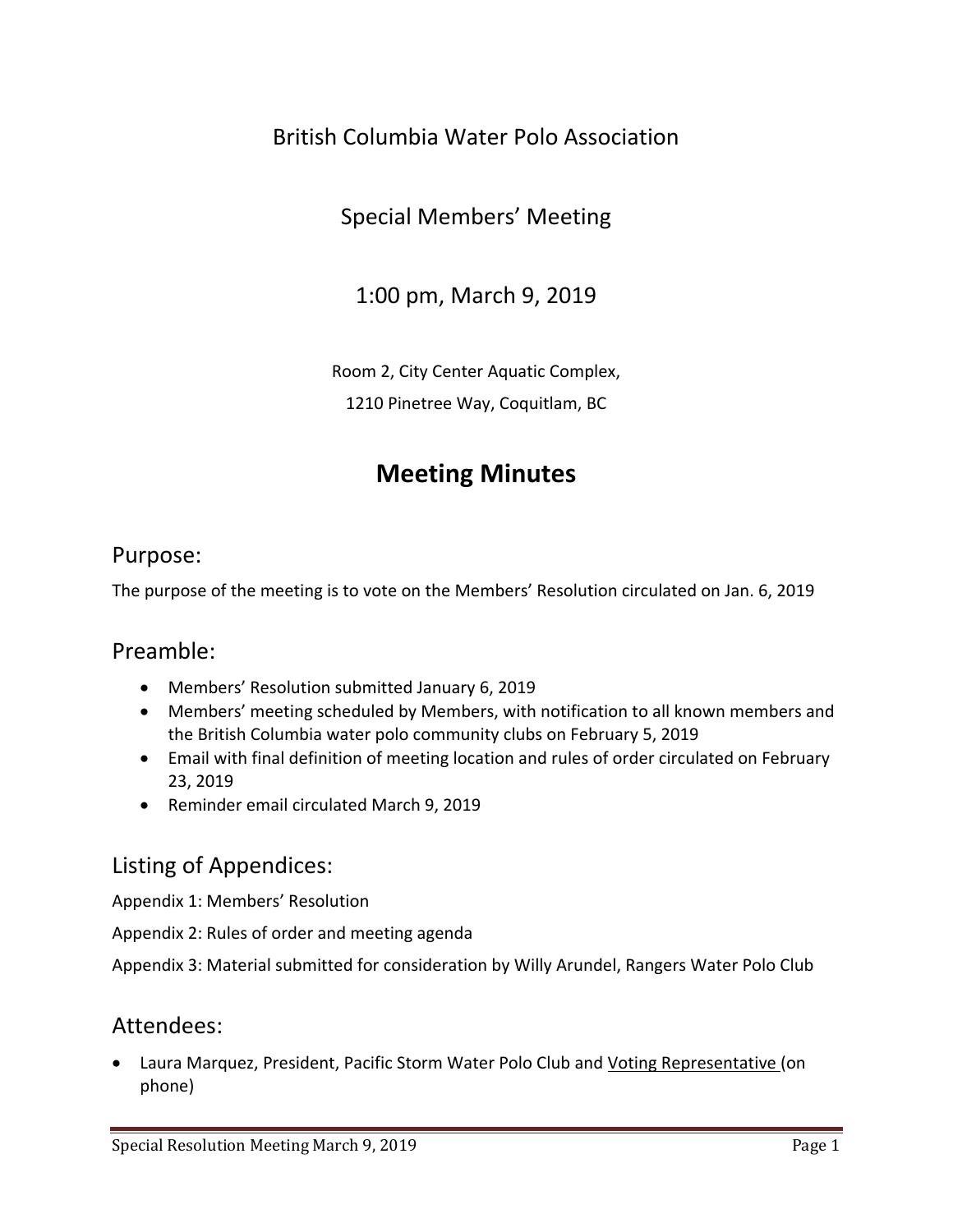- Ivy Lam, Member, Coquitlam Lions Water Polo Association (on phone)
- Sau Tsien Lim, Member, Coquitlam Lions Water Polo Association (on phone)
- Cathryn Blanco, Member, Pacific Storm and President Haney Neptunes and Voting Representative Haney Neptunes (on phone - disconnected from meeting prior to vote and notified Clare Hamilton via text message)
- Oreola Donini, President, Coquitlam Lions Water Polo Association and Voting Representative
- Bob Nichols, Vice-President, Vancouver Senior Water Polo and Voting Representative
- Helena Fehr, President, Vancouver Vipers Water Polo Club and Voting Representative
- Darlene Sinkovitz, President, Surrey Water Polo Club and Voting Representative (joined meeting at 1:10 pm)
- Willy Arundel, Rangers Water Polo Club and Voting Representative
- Ken Grimann, observer
- Robin Holburn President, Burnaby Water Polo Club and Voting Representative
- Clare Hamilton, Vice-President, Fraser Valley Water Polo Club and Voting Representative

## Meeting Roles:

Chair: Bob Nichols, Vice-President, Vancouver Seniors Water Polo Club

Note-taker: Oreola Donini, President, Coquitlam Lions Water Polo Association

Time-keeper: Helena Fehr, President, Vancouver Vipers Water Polo Club

## Agenda

## 1. Introductory Remarks

Bob Nichols read the following introductory remarks:

Thank you everyone for attending today.

We are all here because we feel very passionately about the sport of water polo. I think we can all expect the discussion today to be emotional. Before I call the meeting to order I want to set the tone for today's meeting.

I want all of our voices to be heard without judgment. So with that in mind I'll be conducting the meeting in an orderly fashion. This will allow everyone the opportunity to speak their opinion if they chose to do so.

We will only be discussing and voting on the proposed resolution at the meeting today. Once we've taken roll call, and established quorum, we will hand out voting cards. We want everyone from the water polo community to contribute to today's discussion – so all attendees are permitted speak, and all clubs, be they full members or not, will be permitted to cast a vote. We will differentiate the member clubs from non-member clubs with coloured voting cards. Per the Society's bylaws, for the purposes of determining if the resolution passes, only the votes of those clubs that we understand to be members will be counted. However, we are interested in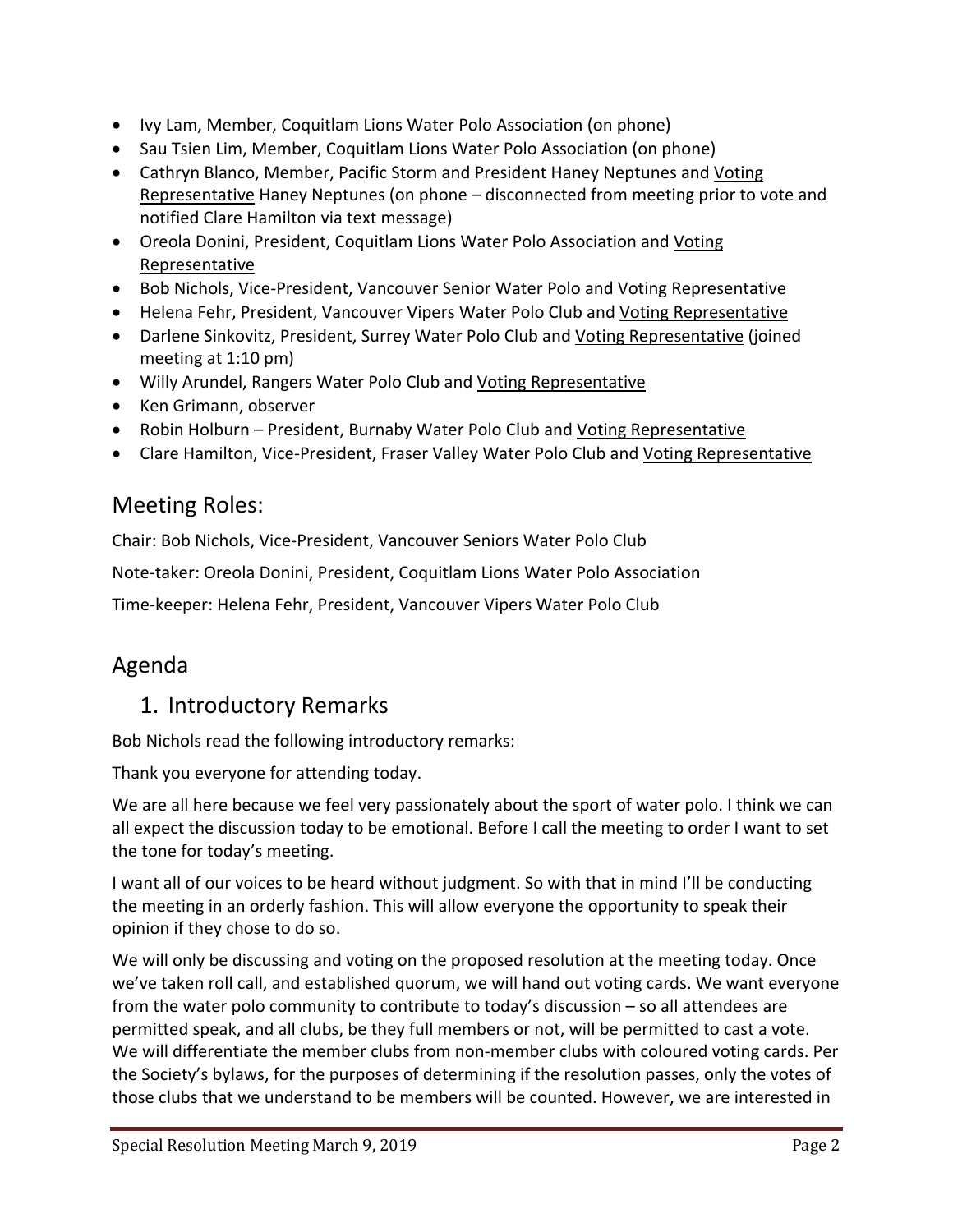everyone's opinions and will record the votes of both member and non-member clubs for the record. I will provide more detail once the meeting is called to order.

After the cards have been distributed, we'll have a period of discussion on the resolution.

Every attendee is welcome to speak – so that we can hear from everyone, each speaker will be limited to one period of a maximum of three minutes. Reminder that you may not save unused time for later, or transfer your time to another person.

For those on the phone, you may need to mute your phone, if you do so, just remember to unmute before you speak – and if you need to leave the meeting, please let us know so we are aware of your departure.

Before we officially call the meeting to order, I'd like to ask all of us to be respectful of everyone else in the room today. Please do not interrupt others while they have the floor. Please refrain from any personal attacks or insults. If we have anyone on our conference line, please be especially respectful to them, as we all know how challenging it can be to call into a meeting. I'll also ask everyone to please also refrain from side conversations.

We can disagree on the subject. But please let's treat each other with respect and care in the process of this discussion.

## 2. Call To Order

The meeting was called to order at 1:07 pm

## 3. Sharing of Meeting Agenda

Meeting agenda and procedure was repeated as per introductory remarks

## 4. Roll Call/Determination of Quorum

The attendees were determined by first calling out those on the phone and then moving around the room. All attendees were recorded (see Attendees above). In addition to the six clubs who brought forward the resolution (Coquitlam Lions, Fraser Valley, Pacific Storm, Surrey, Vancouver Seniors, Vancouver Vipers), additional known members of BC Water Polo included Burnaby Water Polo. These 7 clubs were all given green voting cards. In addition, members of unknown status included Haney Neptunes (on phone) and Rangers Water Polo<sup>[1](#page-7-0)</sup>. These members were given orange voting cards (or instructed as to their status for phone voting

<span id="page-7-0"></span> $1$  The members calling the meeting encouraged engagement of additional members on Feb. 9, 2019, but no information on additional membership was provided. Therefore, for the purposes of the meeting, it was determined that membership would extend to clubs confirmed as members in the December 29, 2018 meeting of the Society. "Haney Neptunes" and "Rangers Water Polo" were not among those clubs, and so were considered to be of unconfirmed status for the purposes of this meeting. The organizers of the meeting note that, even if it is assumed that the membership of those clubs was established, it would not change the outcome of the vote on the motion.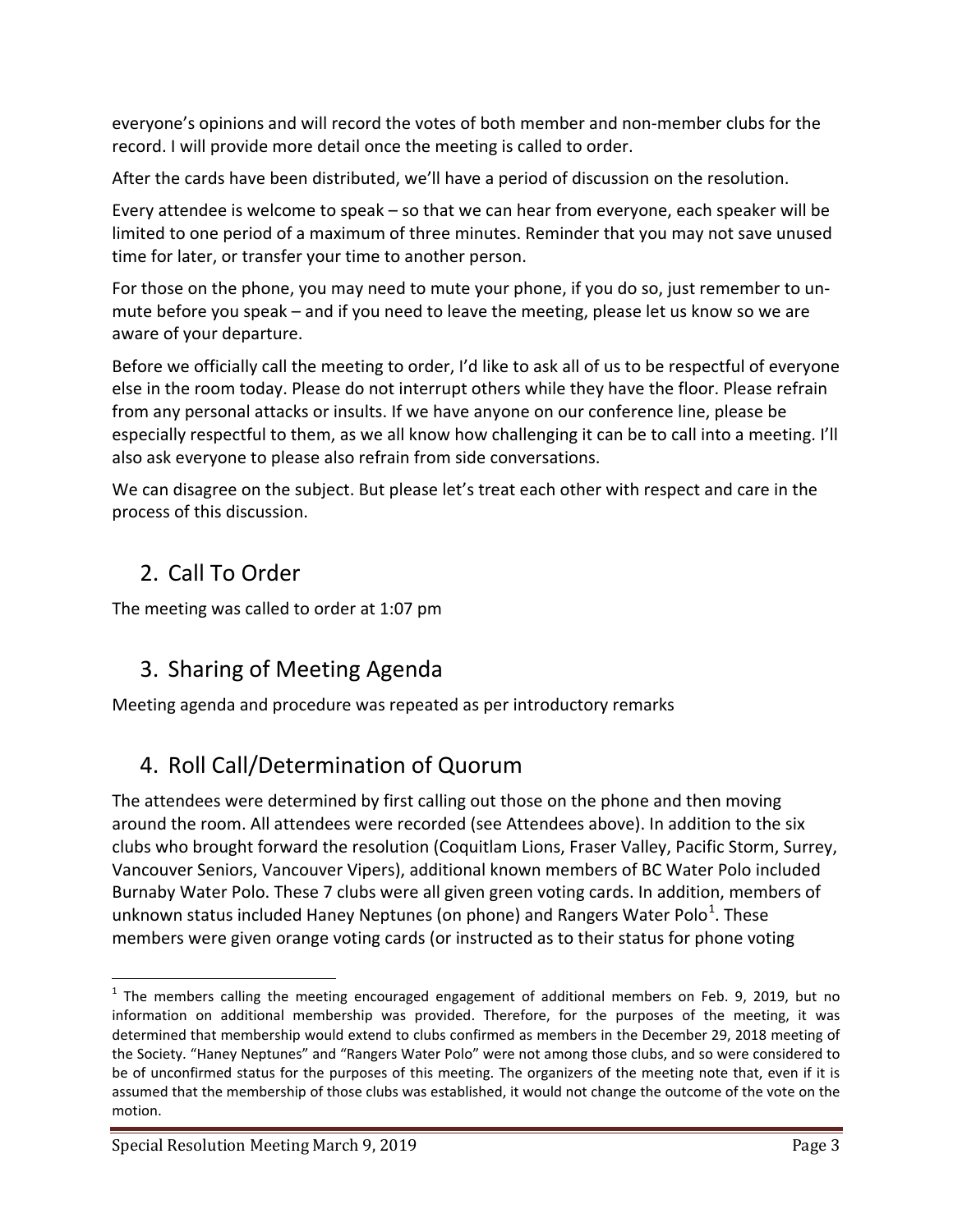purposes). Of note, one known member of BC Water Polo (North Shore Titans) was not represented at the meeting.

The Chair noted that by the BC Water Polo Bylaws at least 30% of members had to be present for quorum. On the basis of 8 known members, this was rounded up to 3 members. Quorum was therefore established.

## 5. Resolution Debate

The Chair first asked all members if anyone was interested in speaking, beginning with those on the phone. Pacific Storm indicated they were "supportive of the resolution". Clarifying the misunderstanding, the Chair asked whether Pacific Storm wanted to speak to the resolution at a later time and Laura Marquez indicated she did not at the current time.

Sau-Tsien Lim also indicated he was supportive and did not want to speak.

Ivy Lam indicated she did not want to speak

Cathryn Blanco indicated she did not want to speak.

The Chair then asked the attendees in the room if they wanted to speak. In order, Oreola Donini, Willy Arundel and Robin Holburn indicated they wanted to speak.

The Chair paused the discussion to read out the text of the resolution as follows:

"We the undersigned members of British Columbia Water Polo Association, constituting

at least 10% of the society's voting members, propose the following ordinary resolution(s) for consideration at a Special General Meeting of members to be convened pursuant to section 81 of the Societies Act, S.B.C. 2015, c. 18 (the "Act"):

A. that British Columbia Water Polo Association submit an application to the registrar to be dissolved pursuant to section 126(2) of the Act pursuant to the accreditation of Water Polo West Assn accreditation by Water Polo Canada;

B. that all of British Columbia Water Polo Association's liabilities be immediately paid in accordance with section 124(1) of the Act;

C. that all of British Columbia Water Polo Association's remaining property and money, after all of British Columbia Water Polo Association's liabilities are paid, be distributed to Water Polo West Assn. as a qualified recipient in accordance with the bylaws of British Columbia Water Polo Association and ss. 124(1)(b) and 124(2)(b) of the Act; and

D. that British Columbia Water Polo Association make all necessary arrangements to give effect to this resolution."

Oreola Donini then spoke briefly to the resolution, indicating that the resolution reflected the inability of BC Water Polo to provide the core services to the member clubs, resulting from their loss of accreditation and funding, and their inability to subsequently rectify the situation. The resolution reflects the desire of the member clubs for the funds, raised by BC Water Polo from its membership and on behalf of its membership, to continue to benefit the broader water polo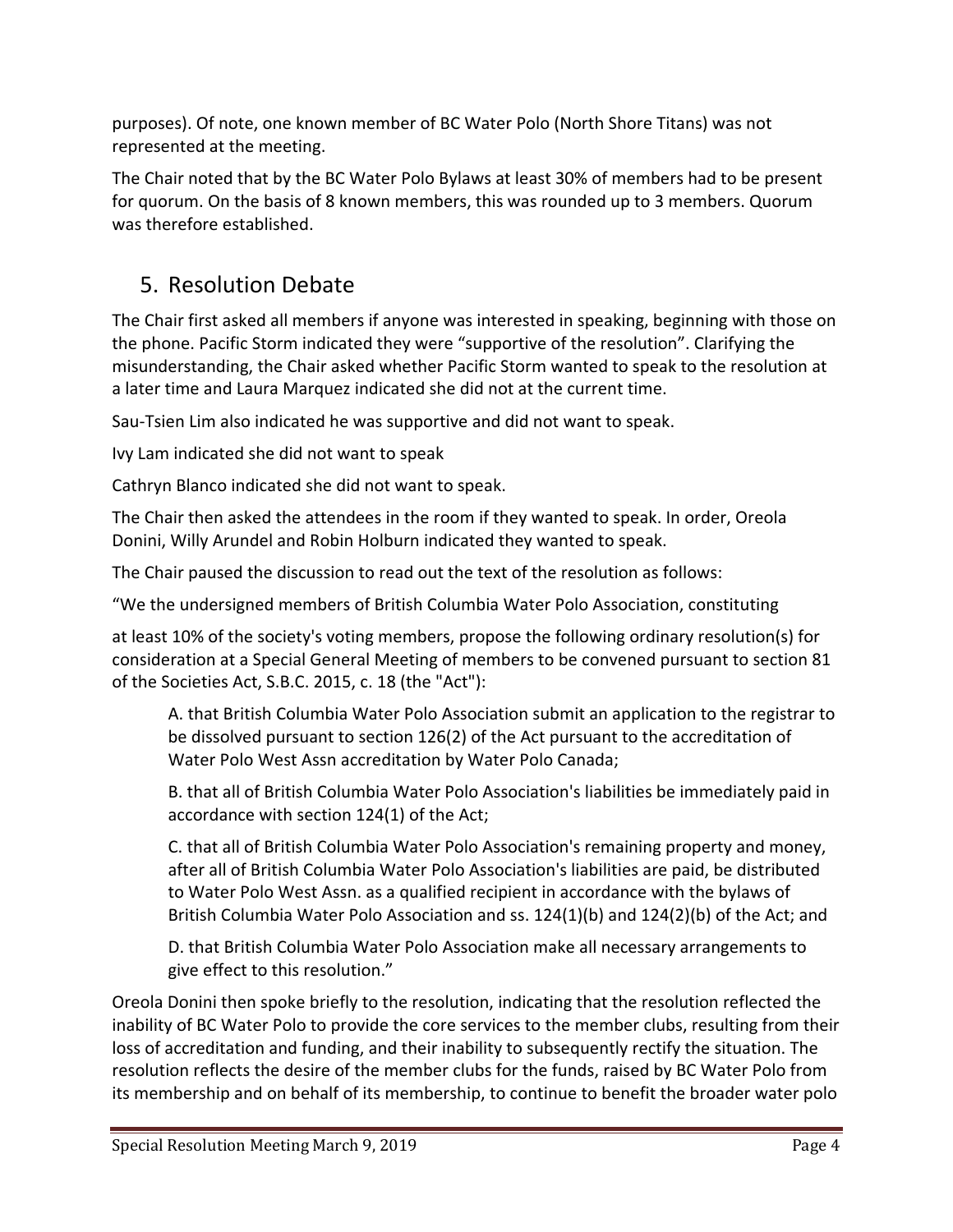community through its assignment to Water Polo West Association, the new accredited PSO for water polo in the province of British Columbia.

Willy Arundel then spoke to the topic, first including a rate sheet for membership in BC Water Polo (Appendix 3). He noted that BC Water Polo is a properly constituted provincial sports organization and that BC Water Polo is a separate association from Water Polo West, with activities conducted under the Societies Act. He indicated he did not desire to have BC Water Polo wound up nor did he accept the membership of the clubs which had raised the resolution.

Robin Holburn then spoke to the topic. He stated that in addition to being the president of the Burnaby Water Polo Club, he was also acclaimed as the Lower Mainland Regional Representative on the BC Water Polo board. He noted that BC Water Polo understands that Water Polo West is accredited as the PSO. Moreover he recognizes that people have done a lot of work to set up Water Polo West. But the existence of Water Polo West does not mean that BC Water Polo must cease to exist. He stated that he wondered how long it would take Water Polo West to receive gaming funds, indicating that BC Water Polo might apply and there would be no need for interruption. He said that BC Water Polo is happy to communicate directly with Water Polo West and has expressed their willingness to work alongside of Water Polo West. He further referenced the meeting, occurring this same morning, in which BC Water Polo proposed several potential approaches to expand Water Polo in BC throughout the province. He noted that there is a lot of past history on the board but there is now fresh blood on the board. BC Water Polo now desires to focus on the developmental aspect of water polo. He closed by saying that he doesn't personally believe there is a need to close down BC Water Polo and that the 2 organizations should be allowed to work together.

The Chair then asked if anyone else would like to speak. Clare Hamilton (Fraser Valley) indicated should would like to speak. Clare noted that 1) all parents of the Fraser Valley club were invited to the BC Water Polo meeting this morning despite BC Water Polo disputing the membership of Fraser Valley in BC Water Polo. She indicated that surely communicating with individual club members surely indicates acceptance of membership; and 2) she noted that the BC Water Polo board still contains many of the same members as when the original audit was conducted, despite Via Sport indicating that if the existing board members did not step down that funding would be suspended, which it subsequently was. People have been on the board for a long time and no significant progress has been made. If those people continue to be there, she personally doesn't have faith that anything will change. Moreover, if there is interest in working together, why not put faith in the new organization (Water Polo West), with its new and independent people who don't have business ties to water polo and make money from water polo. Finally she noted that the insurance situation between the clubs was confounding.

The Chair then asked if anyone else would like to speak. Laura Marquez (Pacific Storm) indicated that she would like to speak. Because her previous (brief) statement was made due to an error in communication, the Chair allowed her to speak. Laura indicated that she felt water polo in BC is too small to support multiple organizations. There are particular difficulties in recruiting. She stated that even having 2 organizations (eg. Water Polo West and the BC Summer Swim Association) was having a negative dilution effect, let alone including BC Water Polo in that count. To revive the sport, we need to build up the numbers and it is dangerous to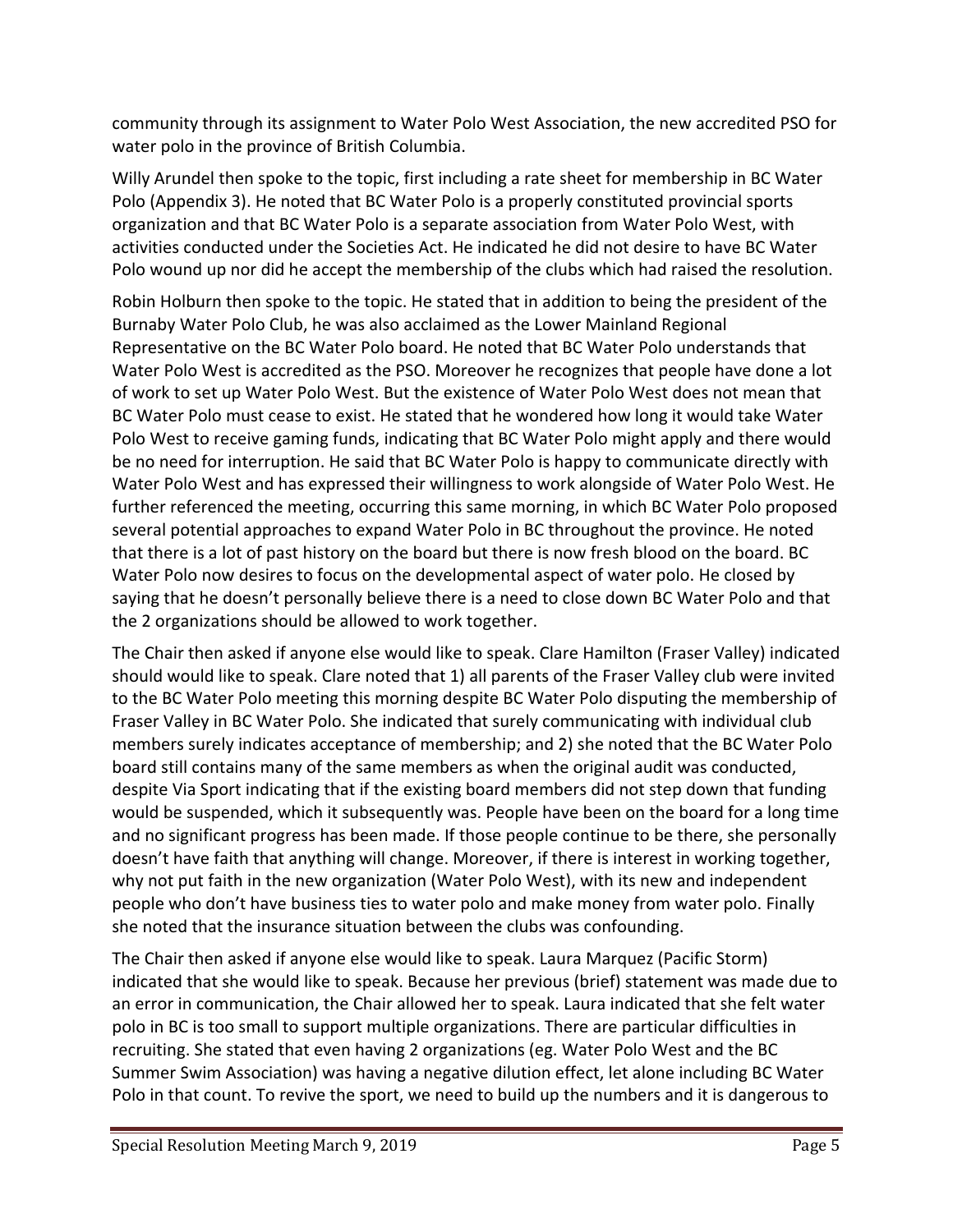do so across separate organizations. Laura noted she loved the energy and enthusiasm she was seeing, but it was important to apply that energy in the same direction to grow the sport and move it in the same direction, and stop confusing parents. She noted that the email BC Water Polo circulated about their morning meeting had already confused many parents and was not good for the sport. It is important that we all get on the same page with 1 strong organization representing allow of us, all of our voices and needs.

The Chair then asked if anyone else would like to speak. Darlene Sinkovitz (Surrey Water Polo Club) indicated she would like to speak. Darlene reiterated her agreement with the comments made by Clare and Laura. For all the good intentions that BC Water Polo has had over the years, the outcomes have proven that the organization itself is broken. She appreciated the efforts in presenting the plans in the morning meeting but significant pieces of that presentation were also given a year ago and have still not come to fruition. Darlene says she has no confidence they would come to fruition now. She stated she did not understand why BC Water Polo board members would not simply join the committees of Water Polo West and help out with water polo activities in that manner.

Darlene went out to state that the suggestions of BC Water Polo show that it is out of touch with people. Though it is important to expand water polo through the province, you can only expand from a strong base. Due to the issues within water polo at the provincial level, local teams have been losing membership. Darlene indicated we have to rebuild the local base before moving to new areas.

The Chair then asked if anyone else would like to speak. With time remaining, the Chair indicated he had some comments as well. Bob indicated that he had served on the BC Water Polo board in 2010-2011. If the Via Sport audit had been conducted then, it would have had the same result. We have had a similar challenge for the last 15, 20, 25 years. The structure of the BC Water Polo society is broken. The structure does not allow for the cooperative growth of sport. Different organizational structures are now needed. The failure to fix the BC Water Polo structure was reflected in the resulting loss of accreditation. BC Water Polo couldn't be fixed and it is not time to come together behind another solution and move forward.

Robin Holburn noted that he did not like the structure of the meeting because questions had been raised that BC Water Polo would like to respond to.

### **Voting Outcomes:**

The Chair then proceeded to take the vote at 1:38 pm.

### *From recognized members:*

FOR:

- Vancouver Vipers Water Polo
- Surrey Water Polo
- Fraser Valley Water Polo
- Coquitlam Lions Water Polo
- Vancouver Senior Water Polo
- Pacific Storm Water Polo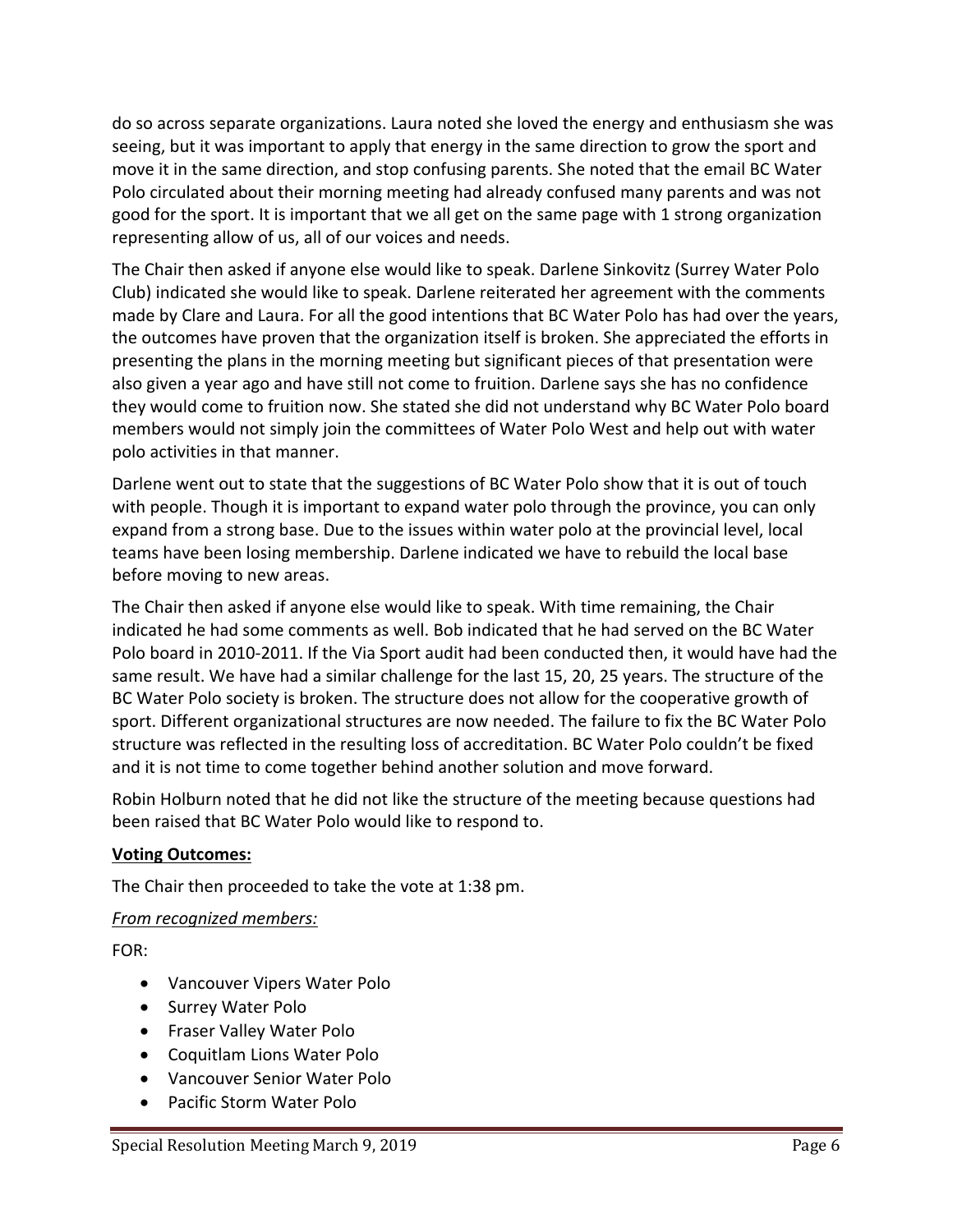AGAINST:

• Burnaby Water Polo

### *From members of unknown status vis a vis BC Water Polo membership*

FOR: none

AGAINST:

• Rangers Water Polo

[Note Haney Neptunes had to drop from the call prior to the vote due to technical difficulties receiving a cellular signal while travelling]

Result:

Amongst the 7 recognized members, the vote was 6 for and 1 against, therefore the ordinary resolution requiring >50% of the vote is passed.

## 6. Adjournment

The meeting was adjourned at 1:40 pm.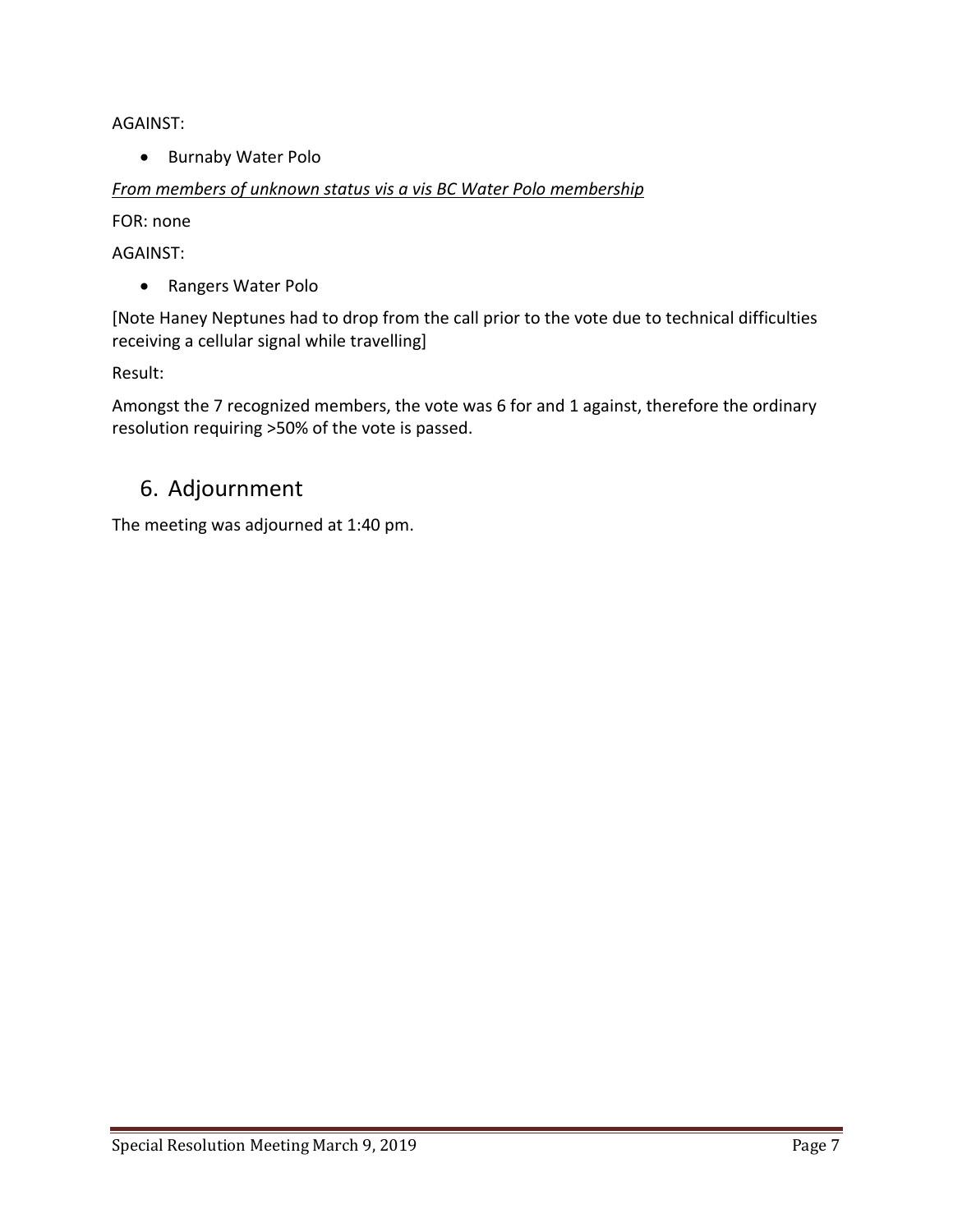#### APPENDIX 1

#### MEMBERS' PROPOSAL

January 6, 2019

### **MEMBERS' PROPOSAL**

#### <span id="page-12-0"></span>**ATTN: British Columbia Water Polo Association**

#### **RE: Proposal for business to be considered at Special General Meeting**

Dear Sir or Madam,

We the undersigned members of British Columbia Water Polo Association, constituting at least 10% of the society's voting members, propose the following ordinary resolution(s) for consideration at a Special General Meeting of members to be convened pursuant to section 81 of the *Societies Act*, S.B.C. 2015, c. 18 (the "Act"):

A. that British Columbia Water Polo Association submit an application to the registrar to be dissolved pursuant to section 126(2) of the Act pursuant to the accreditation of Water Polo West Assn accreditation by Water Polo Canada;

B. that all of British Columbia Water Polo Association's liabilities be immediately paid in accordance with section 124(1) of the Act;

C. that all of British Columbia Water Polo Association's remaining property and money, after all of British Columbia Water Polo Association's liabilities are paid, be distributed to Water Polo West Assn. as a qualified recipient in accordance with the bylaws of British Columbia Water Polo Association and ss. 124(1)(b) and 124(2)(b) of the Act; and

D. that British Columbia Water Polo Association make all necessary arrangements to give effect to this resolution.

This proposal will enable the water polo community to participate in a properly constituted Provincial Sports Organization (PSO) with accreditation from the National Sports Organization. The new PSO is constituted following the recommendations of the 2017 organizational audit and with independent board members. Transfer of BC WP residual funds (constituting funds paid by all members of the BC water polo community over a few years) to Water Polo West will ensure that all community members will continue to benefit from these funds, in a more functional framework.

We look forward to voting on these matters at the Special General Meeting convened as soon as feasible.

Sincerely,

musica commi

**Oreola Donini, President, Coquitlam Lions Water Polo Association**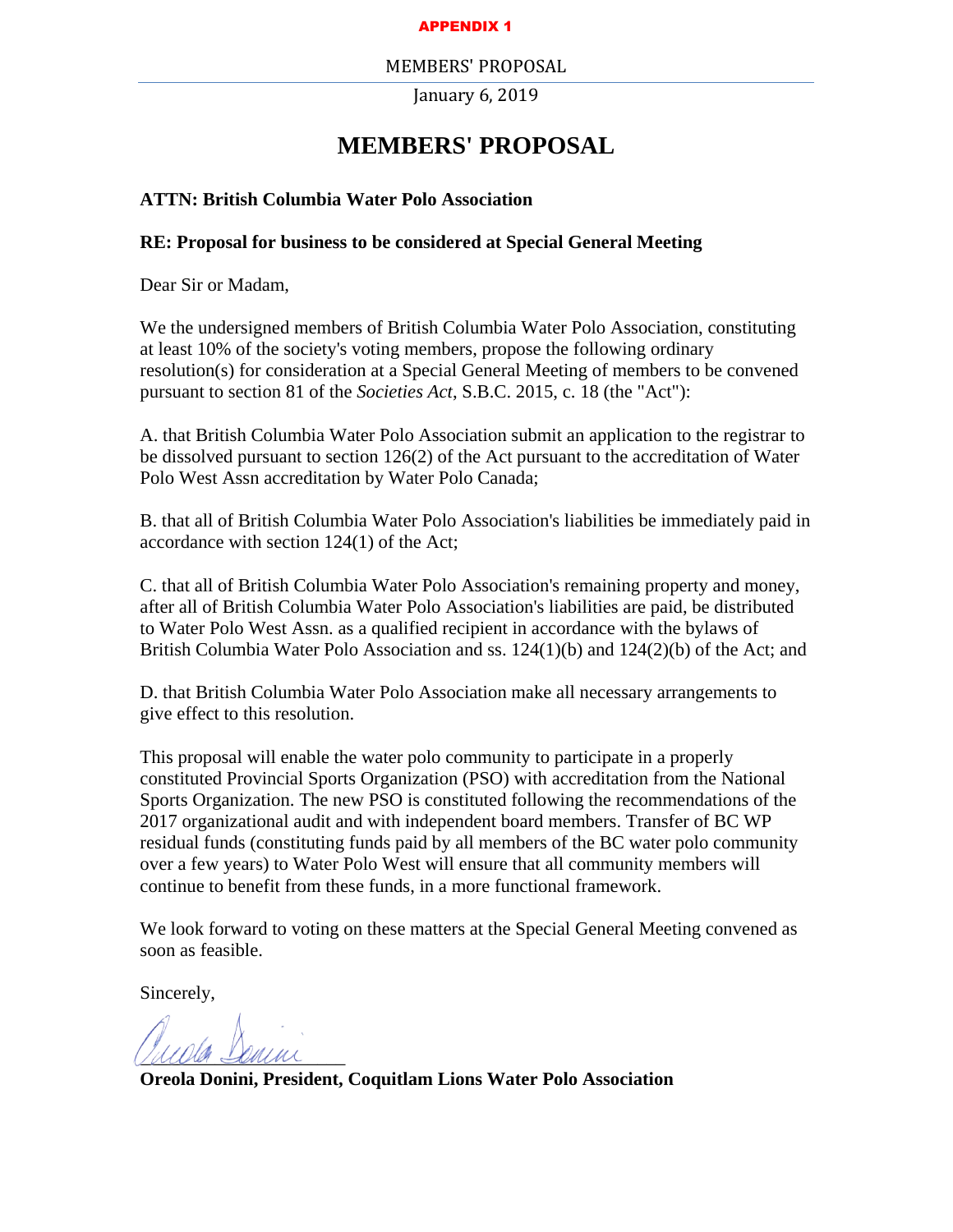MEMBERS' PROPOSAL

January 6, 2019

milton

Clare Hamilton, Vice-President, Fraser Valley Water Polo Club

Danna Margus

Laura Marquez, President, Pacific Storm Water Polo Club

Bob Nichols

Bob Nichols, Vice President, Vancouver Senior Water Polo Club

Darlene Sinkevits, President, Surrey Water Polo Club

Helena Fehr

Helena Fehr, President, Vancouver Vipers Water Polo Club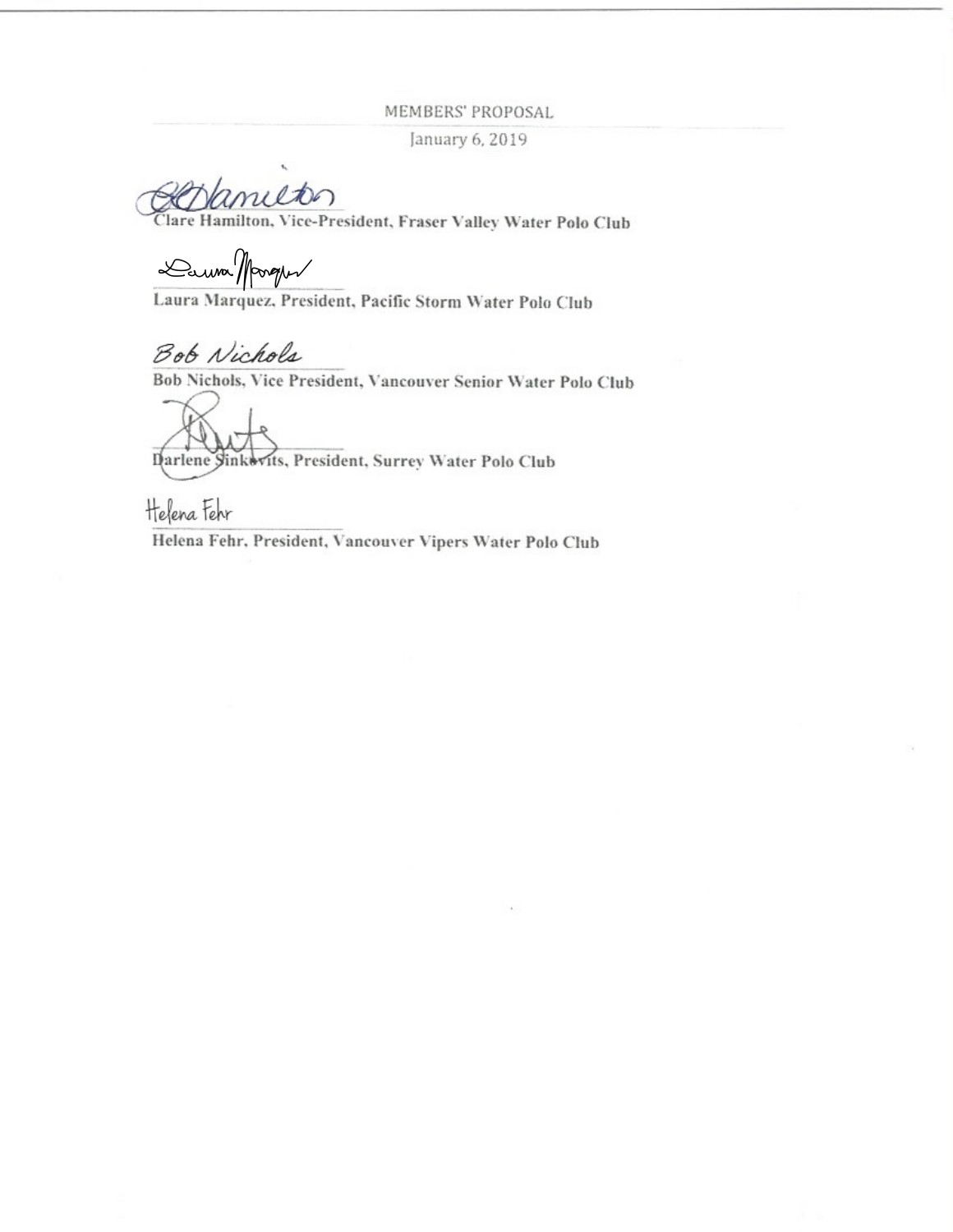#### APPENDIX 2

# <span id="page-14-0"></span>**GENERAL MEETING FOR DISCUSSION AND VOTE ON BC WATER POLO ASSOCIATION MEMBERS' RESOLUTION**

### **Meeting details**

**Date**: Saturday, March 9, 2019 **Time**: 1:00pm-2:00pm **Location**: City Centre Aquatic Complex (1210 Pinetree Way, Coquitlam) - Room 2 **Attendance by teleconference**: Conference line: 1-866-428-1156 – Passcode: 351241

### **Rules of order**

The purpose of the meeting will be restricted to discussion and voting on the proposed resolution. A period of discussion on the resolution will be followed by a vote.

- The only business to be discussed at the meeting will be the proposed resolution.
- All attendees are invited to speak on the resolution.
- Attendees will raise their hands to be recognized, the note taker will create a list of names of those that wish to speak.
- The chair will recognize each speaker in turn, giving them the floor.
- Each speaker will be allowed to speak on the resolution for one period of a maximum of three minutes. The timekeeper will signal one minute remaining with a yellow card.
- Once the speaker has reached their time limit, the chair will strictly enforce the time limit and require the speaker to yield the floor.
- Rights to speak are not transferable to others; speakers may not yield unexpired portions of their time to others, nor may they reserve any portion of their time for a later time.
- Speakers will be required to remain germane to the subject of the resolution.
- The note taker for the meeting will be Oreola Donini.
- The timekeeper for the meeting will be Helena Fehr.
- Notes from the meeting will be distributed to all invitees and attendee clubs by Oreola Donini no later than March 23, 2019.

### **Conduct**

- Interruption of the speaker that has the floor will not be permitted.
- Side conversations should be avoided and if necessary kept brief and at a low volume.

### **Voting on the resolution**

- Member clubs and non-member clubs will be invited to provide input and positions will be tallied from each club attending the meeting.
- Voting cards will be provided to member clubs and non-member clubs.
	- o Each member club's voting designate will be provided with a green voting card.
	- o Each non-member club's designate will be provided with an orange voting card.
- Voting on the resolution will be by display of voting card.

### **Meeting agenda**

- 1. Welcome speech at 1:00 pm [2 min]
- 2. Call to order [2 min]
- 3. Sharing of meeting agenda [2 min]
- 4. Roll call/determination of quorum [7 min]
	- a. Determining the voting designate for each member club, and representative for each nonmember club [5 min]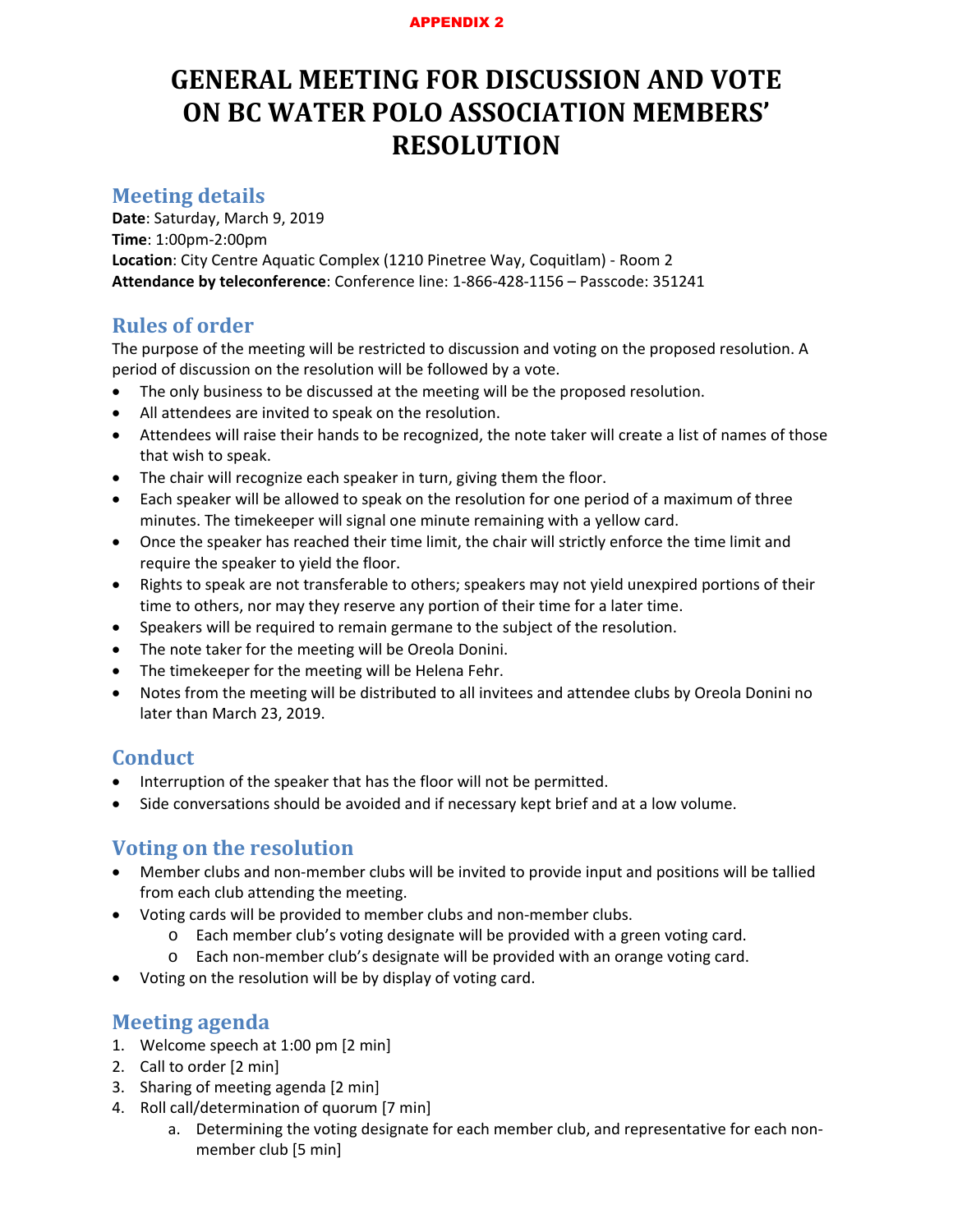- b. Distribution of voting cards [2min]
- 5. Resolution debate and vote [47 min]
	- a. Reading of the resolution [2 min]
	- b. Discussion of resolution [42 min]
	- c. Vote on resolution [3 min]
- 6. Adjournment